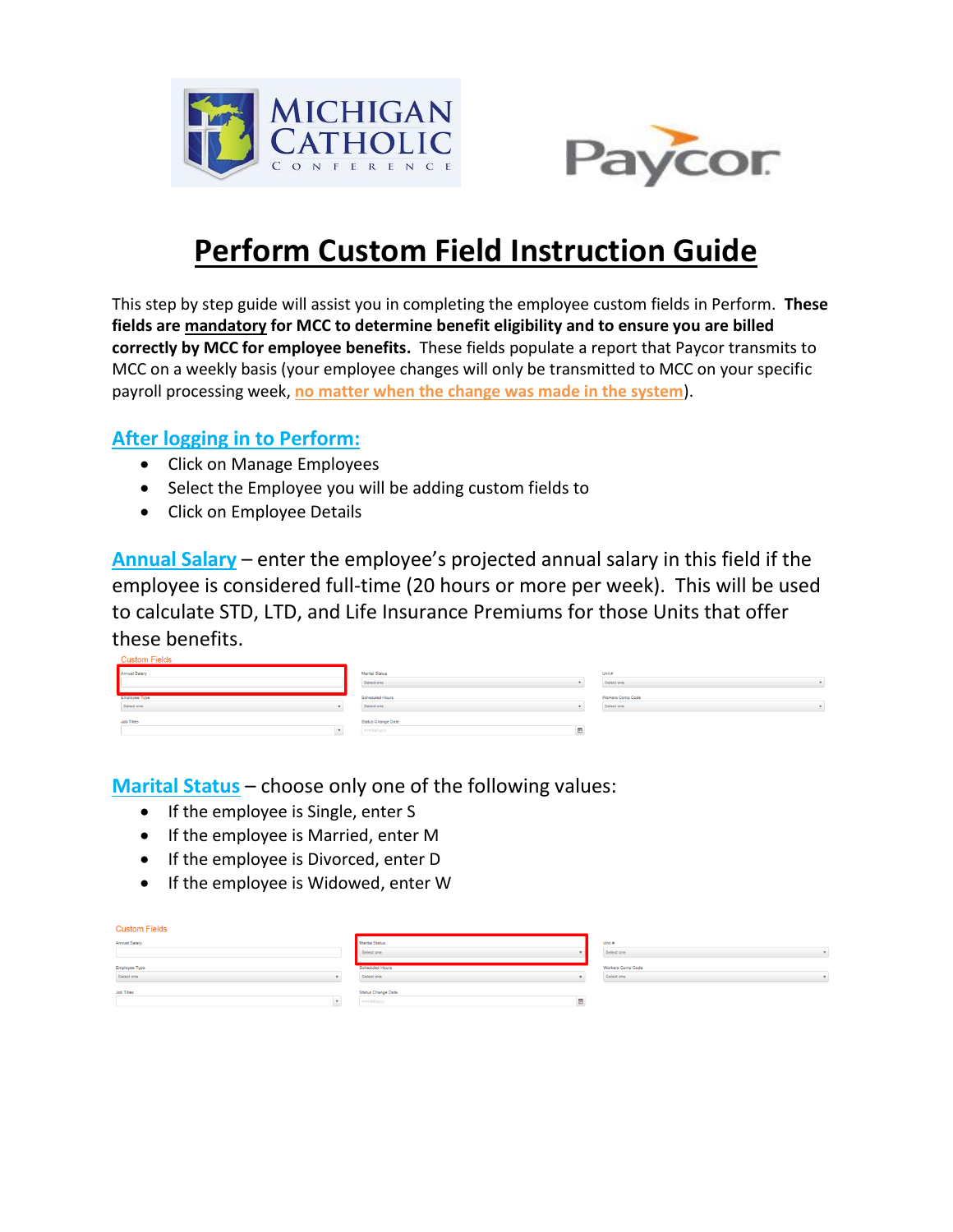**Unit Number** – choose the appropriate unit# from the drop down

| <b>CUSTOM FIERS</b>  |                    |                   |  |
|----------------------|--------------------|-------------------|--|
| <b>Annual Salary</b> | Marital Status     | Unit #            |  |
|                      | Select one         | Select one        |  |
|                      |                    |                   |  |
| Employee Type        | Scheduled Hours    | Workers Comp Code |  |
| Select one           | Select one         | Select one        |  |
|                      |                    |                   |  |
| <b>Job Titles</b>    | Status Change Date |                   |  |
|                      | mm/dd/yyyy         |                   |  |

**Employee Type** – choose the appropriate type from the drop down

- $\bullet$  D = Diocesan Priest
- $\bullet$  L = Lay
- $\bullet$  O = Order
- $\bullet$  R = Religious

| $S =$ Seminary |  |
|----------------|--|

| $\tilde{\phantom{a}}$<br>----------- |                        |                   |  |
|--------------------------------------|------------------------|-------------------|--|
| <b>Custom Fields</b>                 |                        |                   |  |
| Annual Salary                        | <b>Marital Status</b>  | Unit #            |  |
|                                      | Select one             | Select one        |  |
| Employee Type                        | <b>Scheduled Hours</b> | Workers Comp Code |  |
| Select one                           | Select one             | Select one        |  |
|                                      |                        |                   |  |
| Job Titles                           | Status Change Date     |                   |  |
|                                      | mmldd/yyyy             |                   |  |

**Scheduled Hours** – choose the number of weekly scheduled hours for the employee. If the employee is part-time and you are unsure of their scheduled hours enter a number less than 20, or full-time employees enter hours- see screen shot below. This will determine if the employee is benefit eligible.

| <b>Custom Fields</b>               |                               |                                 |  |
|------------------------------------|-------------------------------|---------------------------------|--|
| Annual Salary                      | Marital Status<br>Select one  | Unit #<br>Select one            |  |
|                                    |                               |                                 |  |
| <b>Employee Type</b><br>Select one | Scheduled Hours<br>Select one | Workers Comp Code<br>Select one |  |

**Worker's Comp Code** – choose the appropriate code from the drop down (the codes are listed below).

| <b>Custom Fields</b> |                               |                                  |                           |                                      |
|----------------------|-------------------------------|----------------------------------|---------------------------|--------------------------------------|
| Annual Salary        |                               | Marital Status                   |                           | Unit #                               |
|                      |                               | Select one                       | $\boldsymbol{\mathrm{v}}$ | Select one                           |
| <b>Employee Type</b> |                               | Scheduled Hours                  |                           | Workers Comp Code                    |
| Select one           |                               | Select one                       | $\boldsymbol{\mathrm{v}}$ | Select one                           |
| <b>Job Titles</b>    | $\mathbf{v}$                  | Status Change Date<br>mm/dd/yyyy | m                         |                                      |
|                      | 01 - Administrative           |                                  |                           | 12 - Production Clerk                |
|                      | 02 - Custodial & Maintenance  |                                  |                           | 15 - Management                      |
|                      |                               |                                  |                           |                                      |
|                      | 03 – Housekeeper              |                                  | ٠                         | 16 - Bookkeeper                      |
|                      | 04 - Administrative Assistant |                                  | ٠                         | 17 - Bus Driver                      |
|                      | 05 - Teacher                  |                                  | ٠                         | 18 - Librarian                       |
|                      | 06 - Organist                 |                                  |                           | 22 - Permanent Deacon                |
|                      | 07 – Cafeteria Worker         |                                  | ٠                         | 26 – Principal                       |
|                      | $08 - Nurse$                  |                                  | ٠                         | 27 - Accountant                      |
|                      | 09 - Nurse's Aid              |                                  |                           | 28 - Groundskeeper                   |
|                      | 10 - Cemetery                 |                                  |                           | 29 - Director of Religious Education |
|                      | 11 - Case Worker              |                                  |                           | 30 - Seasonal, Sub or Temporary      |
|                      |                               |                                  |                           |                                      |